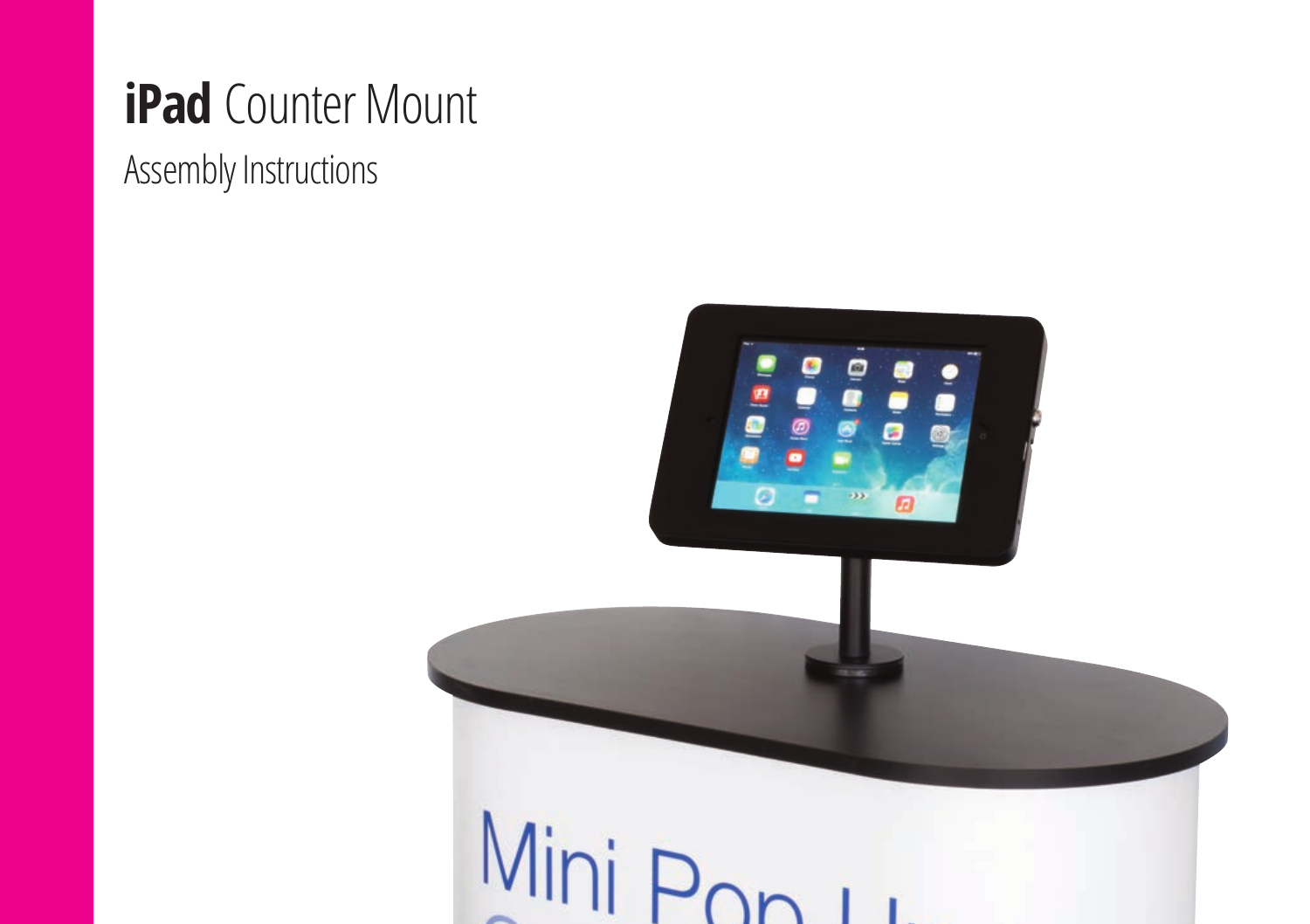## iPad Counter Mount



Select desired position for iPad display, ensuring that the fixings for the underside of the counter top will not interfere with any framework. Using the template provided, mark the hole centres using a centre punch or similar. Carefully drill 4 clearance holes through counter top, suitable for M6 screw threads.

Please note: You will require a drill, M6 wood bit, pilot hole bit, and 20mm flat wood bit for complete assembly.

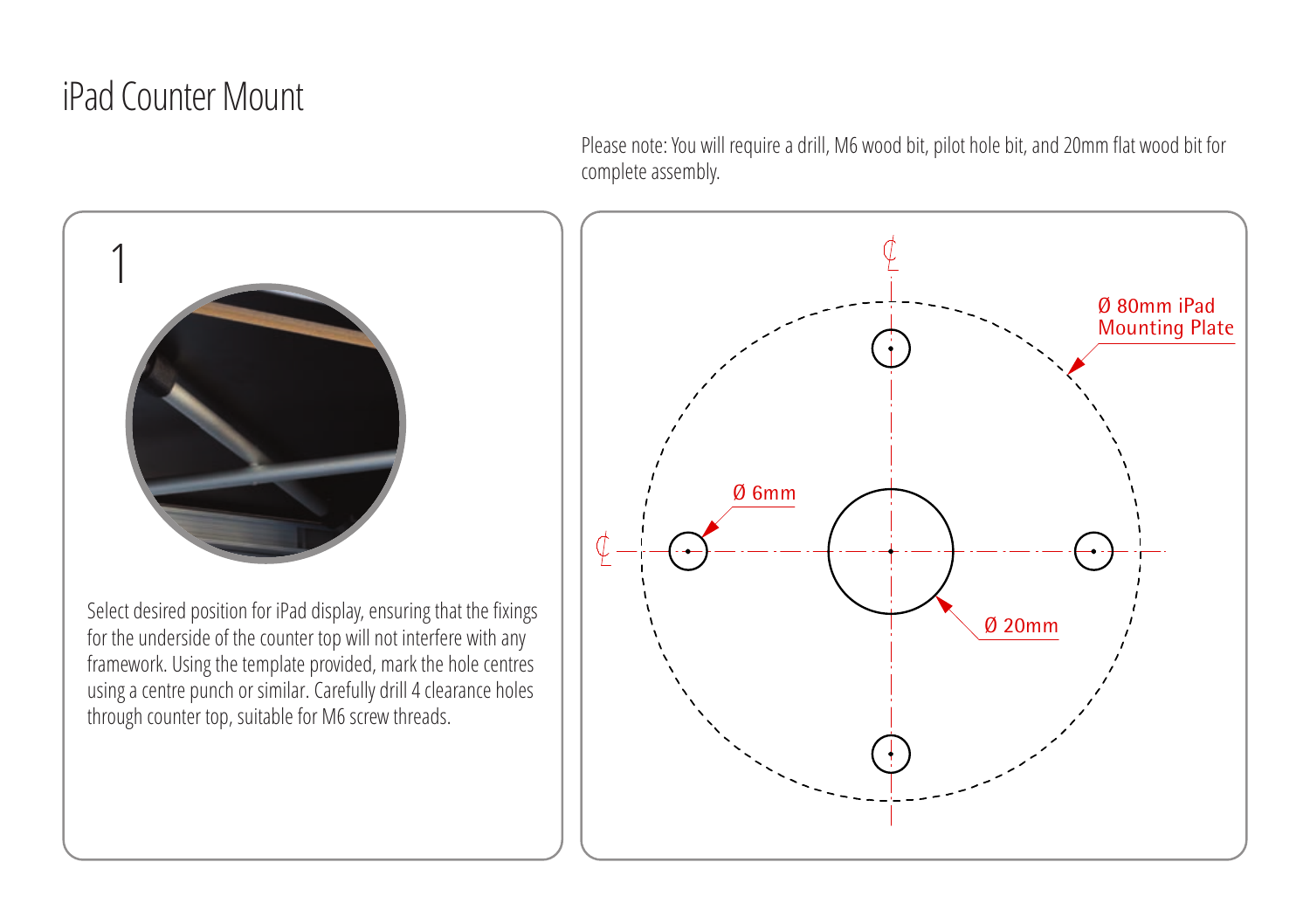

If you require cable management for charging, please punch centre of 20mm diameter hole. Drill pilot hole first to ensure it remains central to outer 4 fixing holes. Finally, bore a hole of approximately 20mm in diameter to allow USB end of charge/sync cable to pass through.



Align first 2 holes of the iPad holder to drilled holes and insert 2 off fixing screws.



Position wing nuts over protruding screw threads on the underside of the counter top and tighten to secure assembly.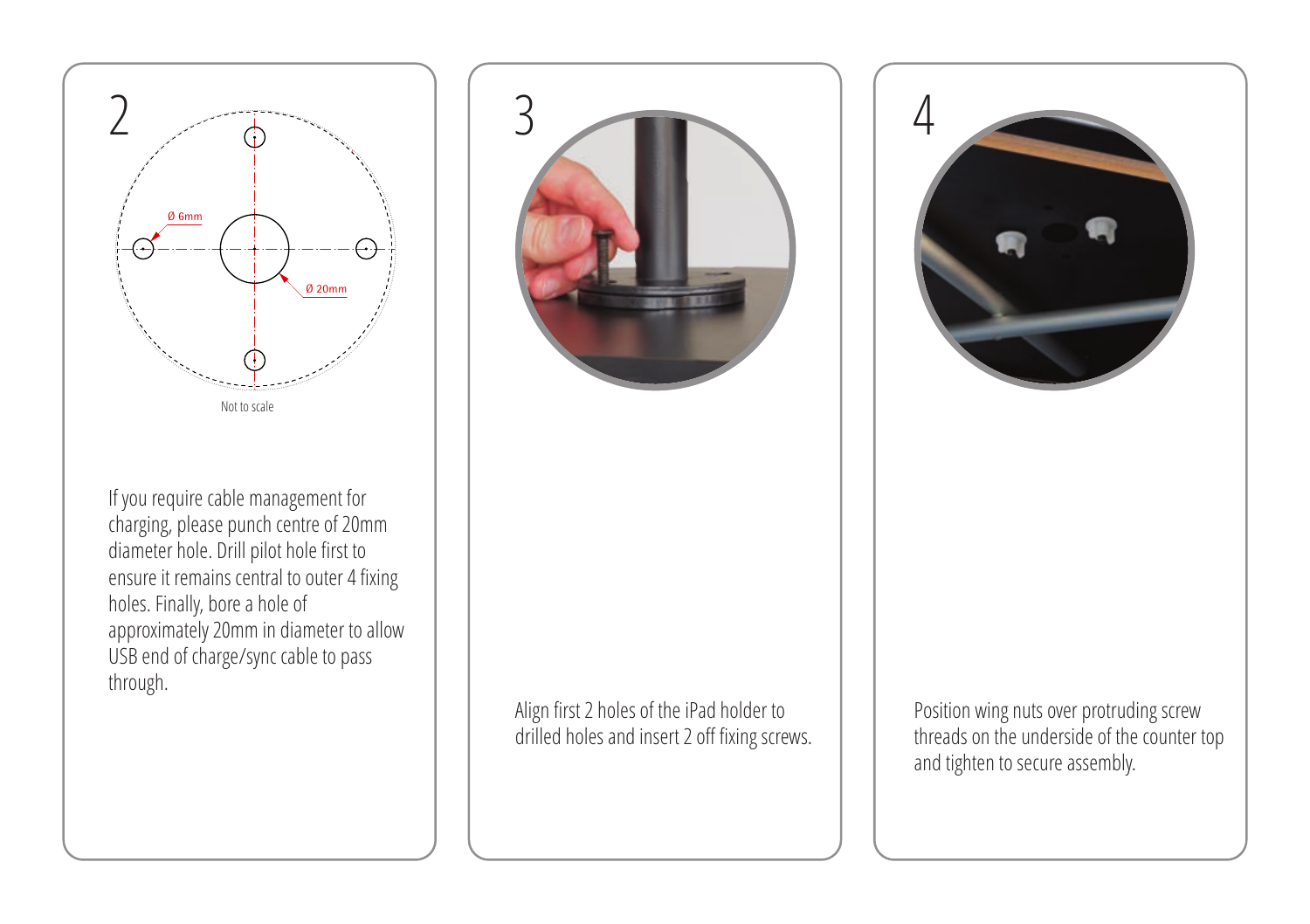

Rotate iPad holder through 90º, aligning remaining 2 holes. Insert screws and secure using wing nuts as before.

Unlock the iPad enclosure by inserting key into security lock and rotate 'QUARTER TURN ONLY' clockwise or counter-clockwise through 90 degrees which releases the locking pin. Return key back to original position to remove.

6



Lift fascia out of enclosure. Gently press cable (supplied with Apple iPad) into retaining moulding, allowing 10cm to remain "free" at charge/sync connector end.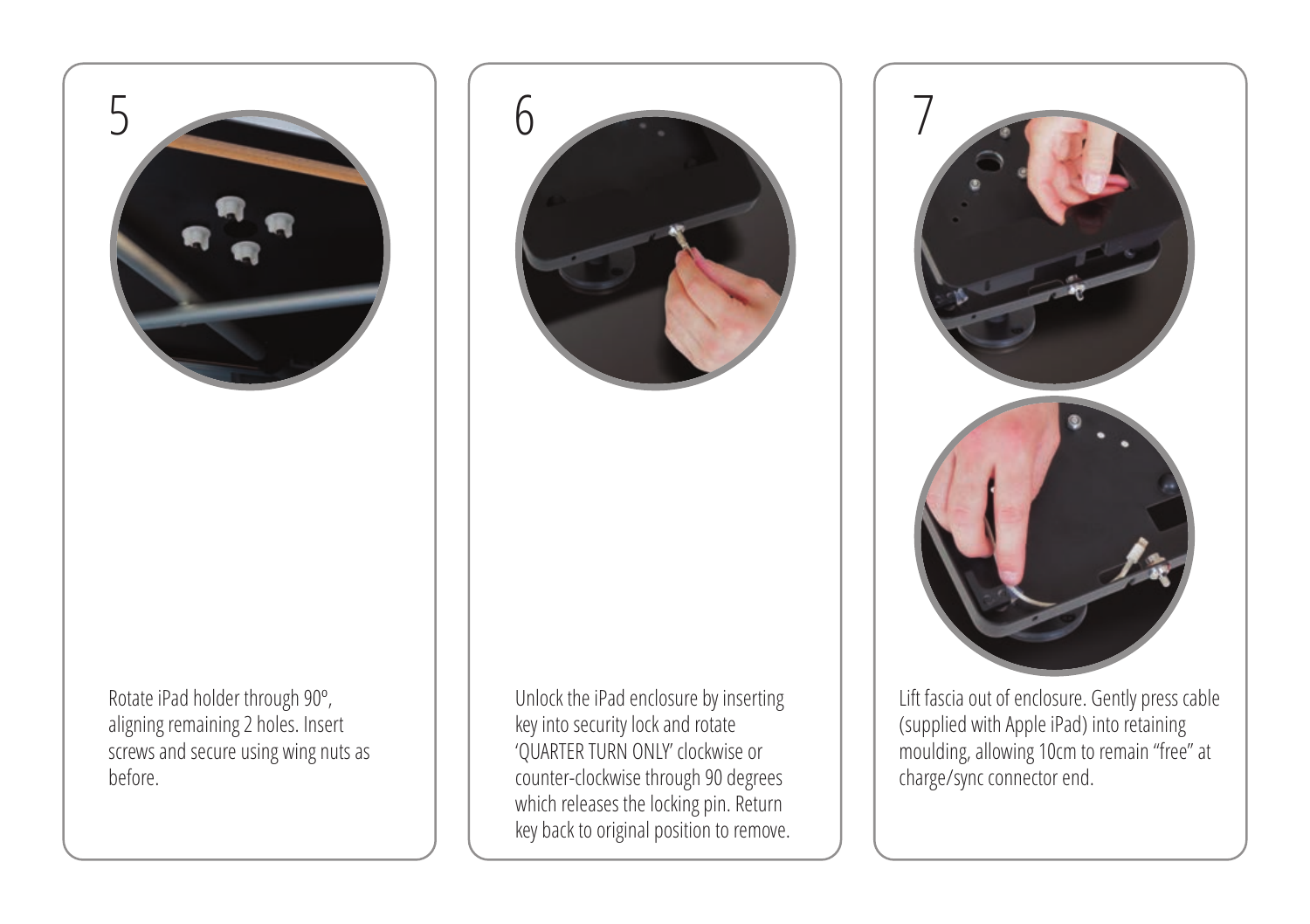



Plug charge/sync cable into iPad and place inside enclosure, gently press all four corners of iPad down into mouldings to hold.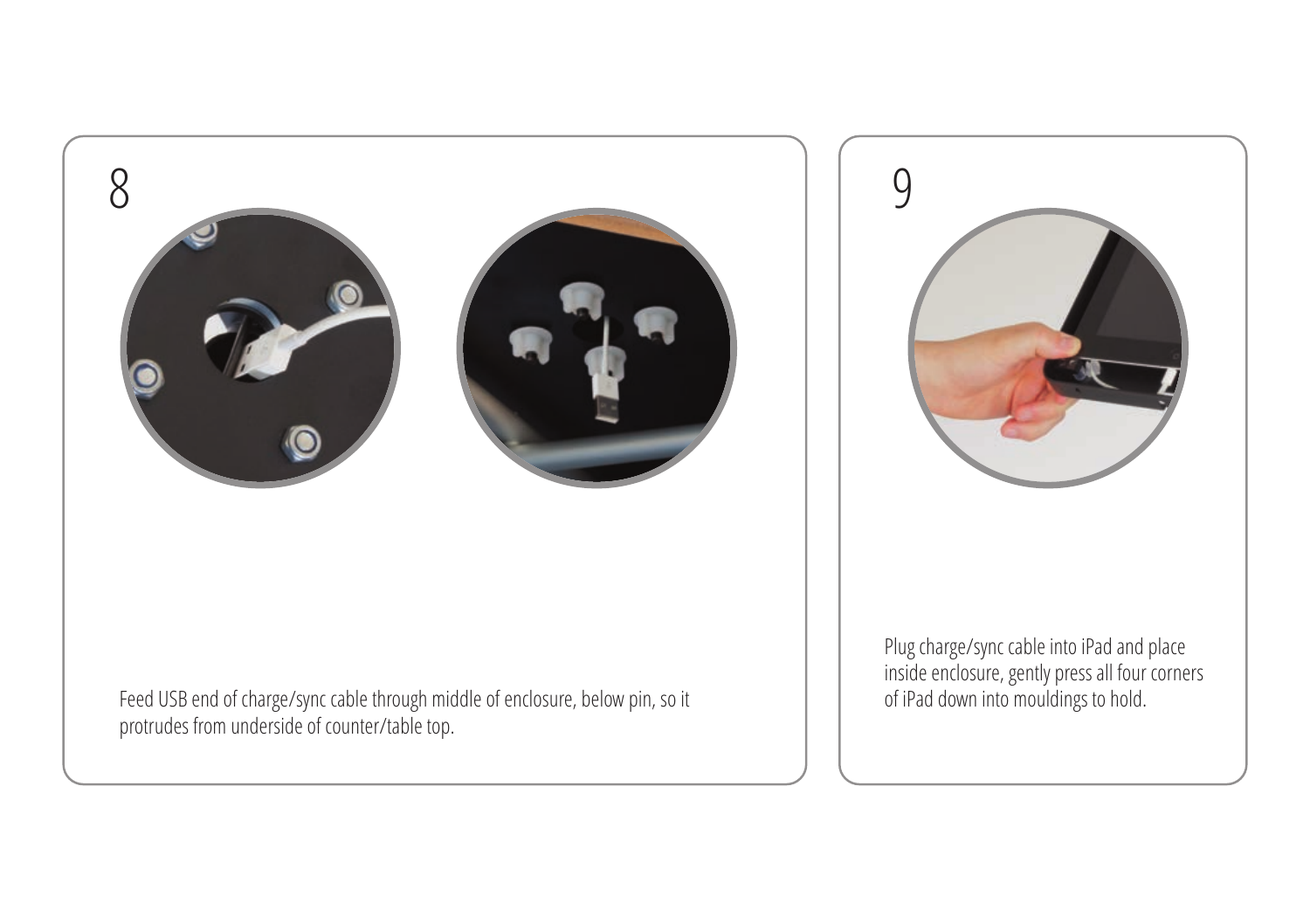

N.B. If you are not using cable management for charging, unlock Replace fascia and depress lock button to secure enclosure. the iPad enclosure by inserting key into security lock and rotate 'QUARTER TURN ONLY' clockwise or counter-clockwise through 90 degrees which releases the locking pin. Return key back to original position to remove. Lift fascia out of enclosure, and place iPad inside, gently pressing all four corners down into mouldings to hold.

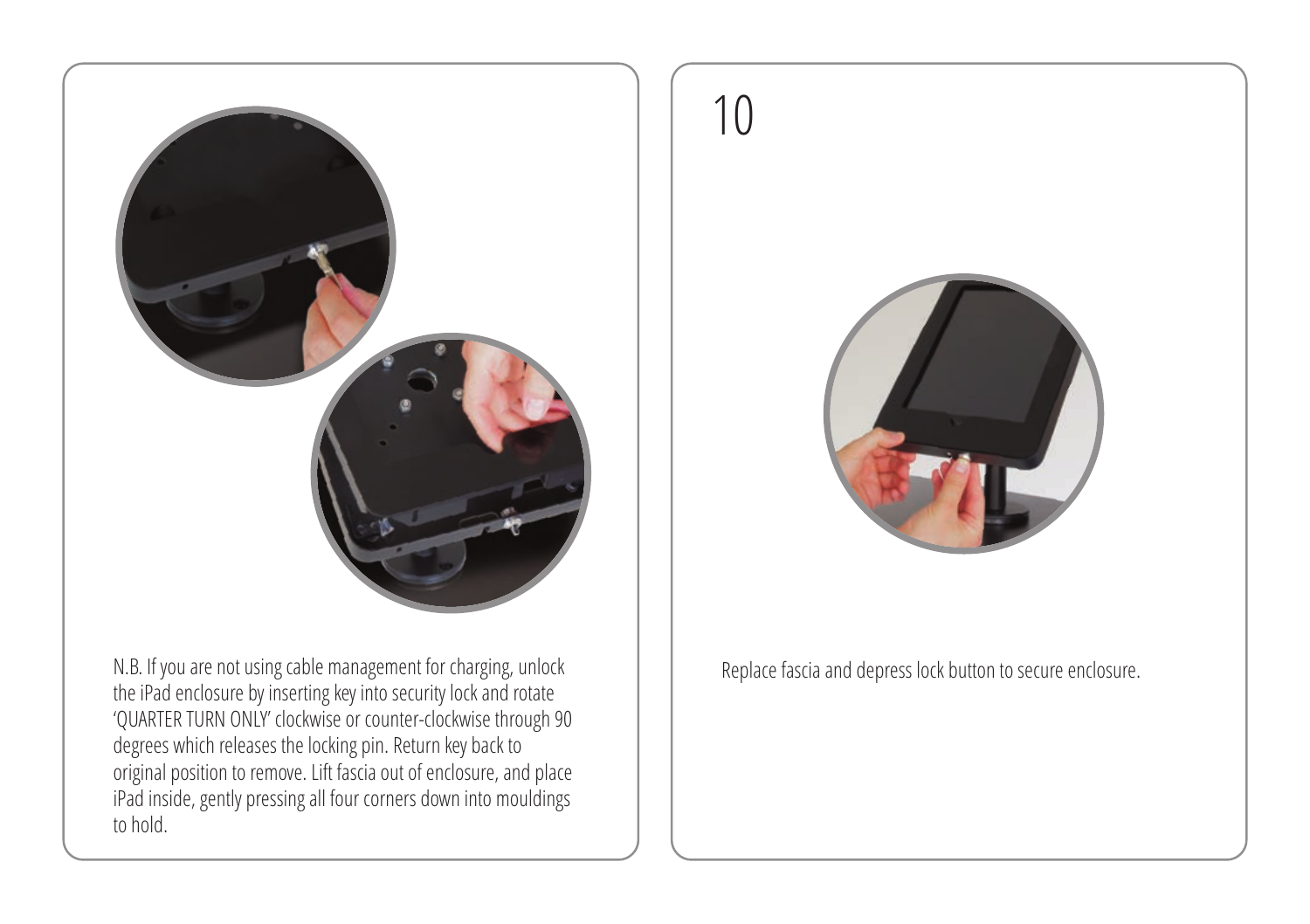